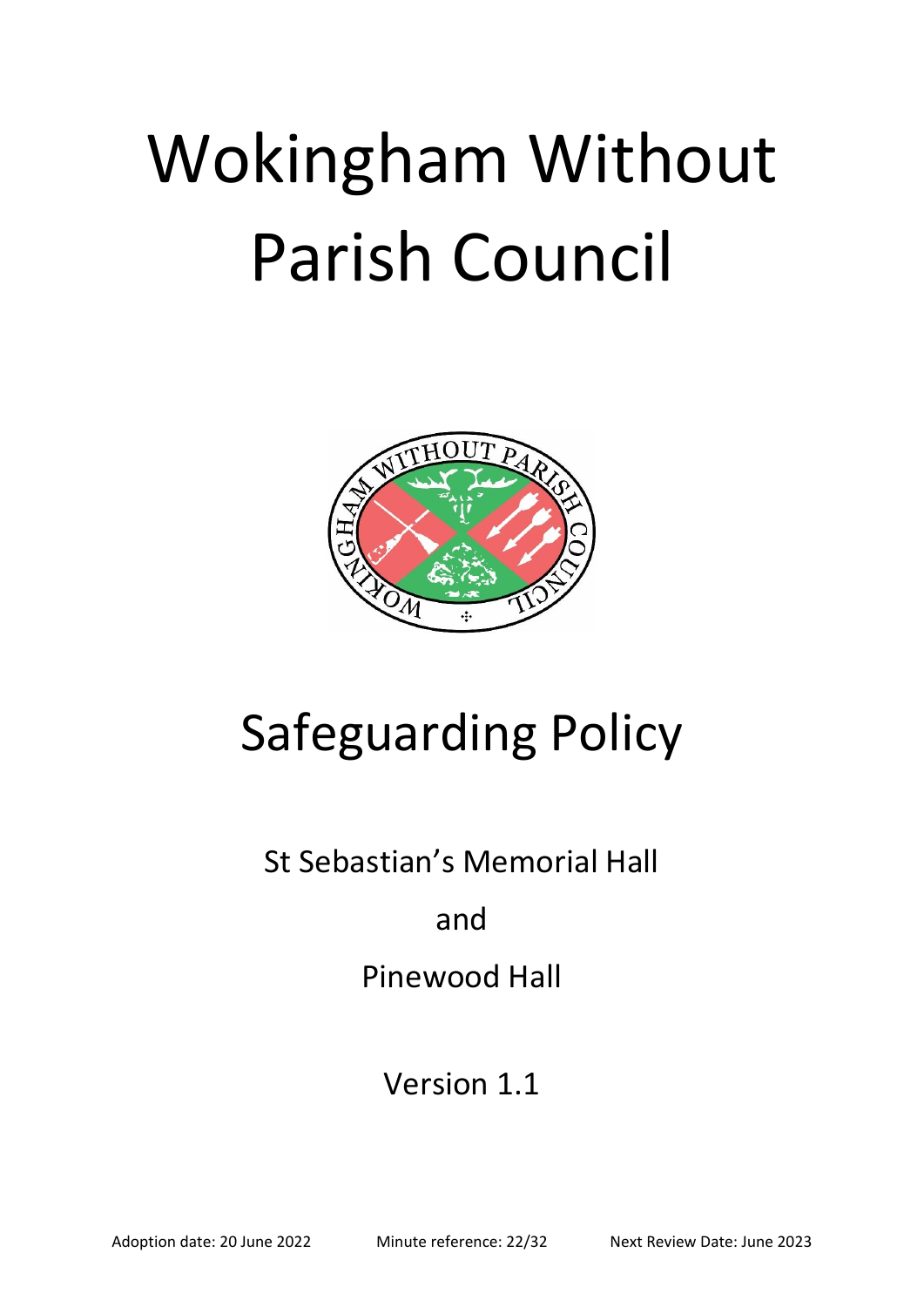#### 1. Purpose

This policy defines how Wokingham Without Parish Council (WWPC), as the owner and administrator of St Sebastian's Memorial Hall and Pinewood Hall operates to safeguard children, young people and adults at risk of abuse or neglect.

We have a duty of care and are committed to the protection and safety of everyone who enters our premises including children, young people and adults at risk involved as visitors and/or as participants in all activities and events. We also have a duty to safeguard and support our volunteers and staff.

#### 2. Definitions

**Children and young people** are defined as those persons aged under 18 years old. This policy will apply to all staff, contractors and volunteers and will be used to support their work.

Safeguarding and promoting the welfare of children is defined as:

- Protecting children from maltreatment
- Preventing impairment of children's health and development
- Ensure that children grow up in circumstances consistent with the provision of safe and effective care
- Taking action to enable all children to have the best outcomes

#### **Adults at risk of abuse or neglect**

For this purpose of this policy, adults at risk refers to someone over 18 years old who, according to paragraph 14.2 of the Care Act 2015:

- Has care and support needs
- Is experiencing, or is at risk of, abuse or neglect
- As a result of their care and support needs is unable to protect himself or herself against the abuse or neglect or the risk of it.

If someone has care and support needs but is not currently receiving care or support from a health or care service, they may still be an adult at risk.

#### 3. Persons affected

- All volunteers and staff
- All those attending any activity or service that is being delivered from St Sebastian's Memorial Hall or Pinewood Hall
- All visitors and contractors

#### 4. Policy Principles

There can be no excuses for not taking all reasonable action to protect adults at risk of abuse, exploitation, radicalisation, and mistreatment. All citizens of the United Kingdom have their rights enshrined within the Human Rights Act 1998. People who are eligible to receive health and community care services may be additionally vulnerable to the violation of these rights by reason of disability, impairment, age, or illness.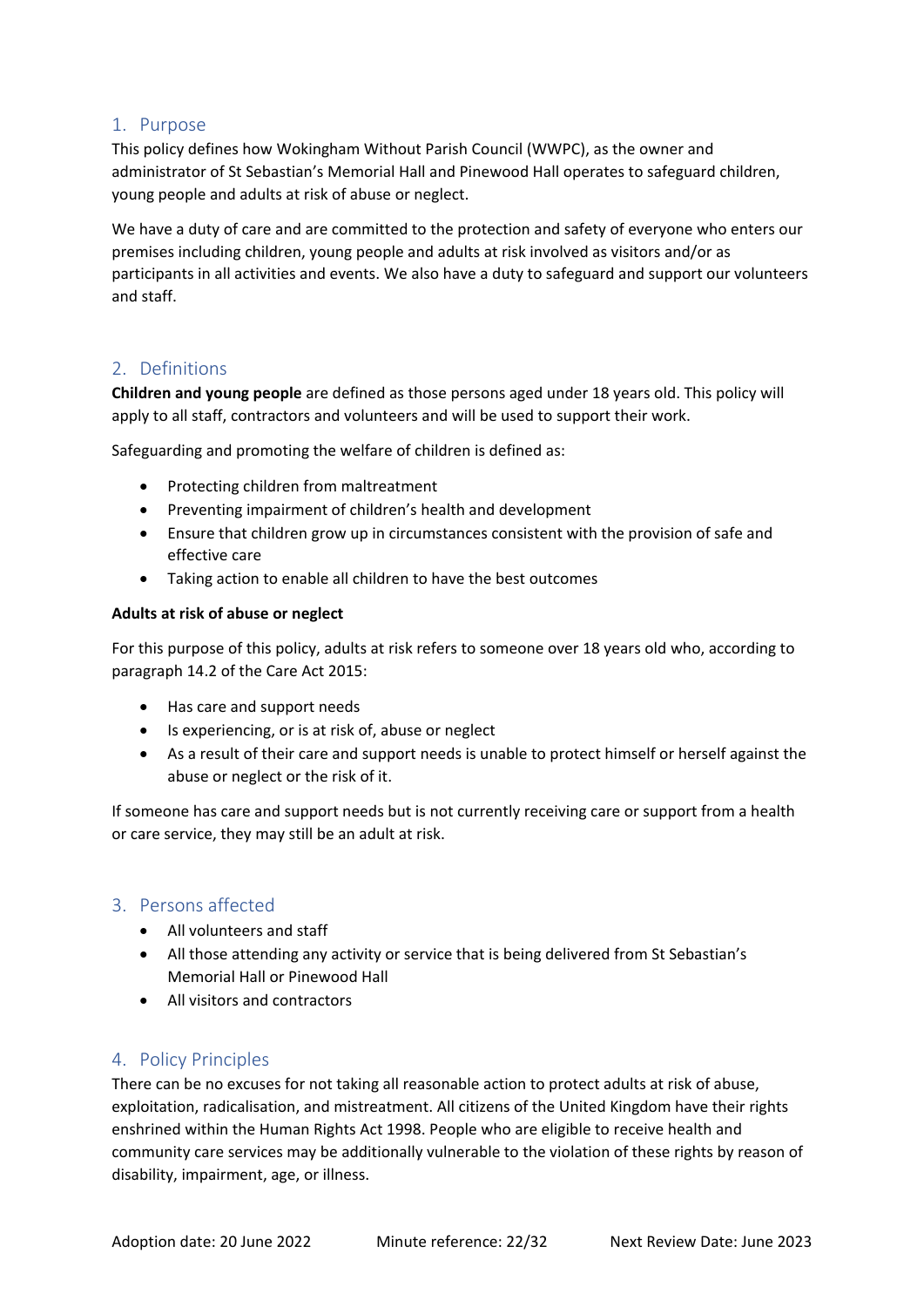- WWPC has a zero-tolerance approach to abuse.
- WWPC recognises that under the Care Act 2014, it has a duty for the care and protection of adults who are at risk of abuse. It also recognises its responsibilities for the safety and care of children under the Children Act 1989 and 2004.
- WWPC is committed to promoting wellbeing, harm prevention and to responding effectively if concerns are raised.
- WWPC is aware of the work of their local safeguarding Board/Partnership and other support organisations on the development and implementation of procedures for the protection of adults vulnerable from abuse. The policy is about stopping abuse where it is happening and preventing abuse where there is a risk that it may occur.

#### **WWPC is committed to the following principles:**

- The welfare of the child, young person or adult at risk is paramount
- All children, young people and adults at risk have the right to protection from abuse
- Safeguarding is everyone's responsibility: for services to be effective each professional and organisation should play their full part; and
- All suspicions and allegations of abuse must be properly reported to the relevant internal and external authorities and dealt with swiftly and appropriately.

#### 5. Procedures

- All staff at Wokingham Without Parish Council will familiarise themselves with safeguarding responsibilities, undertake training on safeguarding issues including whistleblowing where it is available and offered by their local safeguarding board/partnership or other local support organisation and ensure that they understand the principles set out in this policy at 3 above.
- All Wokingham Without Parish Council members and staff will work together to promote a culture that enables issues about safeguarding and promoting welfare to be addressed.
- All Wokingham Without Parish Council staff, helpers or other volunteers will not have unsupervised access to children or adults at risk unless appropriately vetted.
- Wokingham Without Parish Council will follow safe recruitment practices.
- The Parish Clerk will be appointed to be responsible for child and adult at risk safeguarding matters. This person will have responsibility for reporting concerns that arise, as a matter of urgency, to the relevant safeguarding agency.

#### The named person is Katy Hughes

- All suspicions or allegations of abuse against a child or adult at risk will be taken seriously and dealt with speedily and appropriately. The appointed person will know who to contact and where to go for support and advice in relation to an allegation a concern about the quality of care or practice or a complaint. An allegation may relate to a person who works with children or adult at risk who has:
	- $\circ$  behaved in a way that has harmed a child or adult at risk or may have harmed a child or adult at risk.
	- $\circ$  possibly committed a criminal offence against or related to a child or adult at risk; or
	- $\circ$  behaved towards a child or children or adult at risk in a way that indicates they may pose a risk of harm to children.